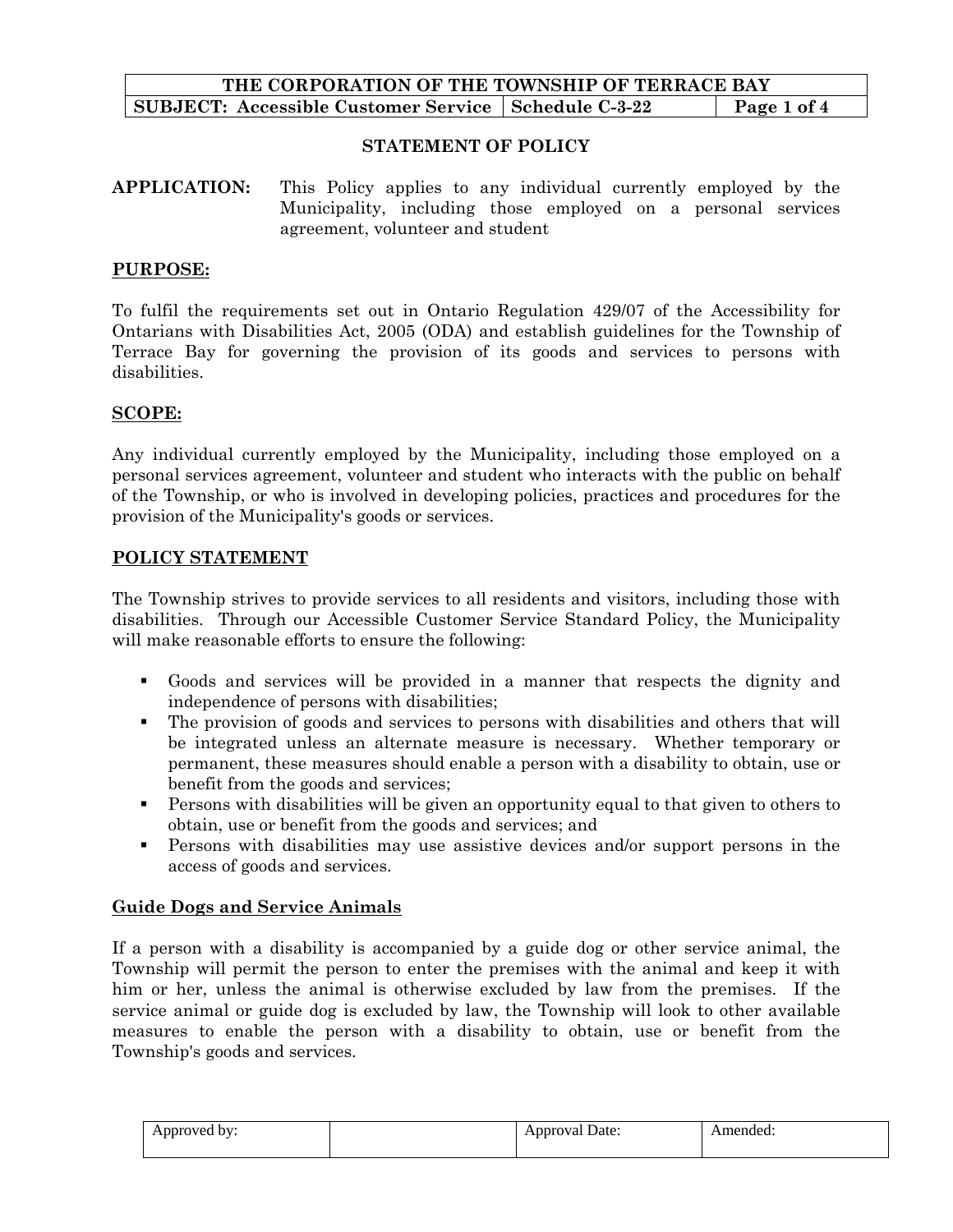# **Support Persons**

If a person with a disability is accompanied by a support person, they are permitted to enter the premises together and are not prevented from having access to each other while on the premises. The Township may require a person with a disability to be accompanied by a support person while on its premises, but only if a support person is necessary to protect the health or safety of the person with a disability or the health or safety of others on the premises. Where fees for goods and services are advertised or promoted by the Township, it will provide advance notice of the amount payable, if any, in respect of the support person.

# **One Person - One Fare Policy**

Persons with cognitive, visual or physical disabilities that create a barrier to independent use of municipal facilities, programmes and events shall provide a letter to the Chief Administrative Officer to advise that he/she requires a support person. The policy of "one person - one fare" shall be adhered to, i.e. a person attending a municipal recreation facility, programme or event and who is accompanied by a support person, shall be charged only one fare or admission. The fare shall be based on the category of the person with the disability, i.e. adult, student, child or senior.

## **Temporary Disruption of Services**

If there is a temporary disruption in a particular facility or service used to allow a person with a disability to access the Township's goods or services, the Township will give notice of the disruption to the public The notice shall contain information about the nature of the disruption, the facility affected, and the date and expected length of the disruption. Notice may be provided in any of the following formats:

- Posted notices at the affected facility, Municipal Office, Community Centre or Cultural Centre, and on the Township's website;
- Announcements through the local media (e.g. Terrace Bay/Schreiber News, CFNO);
- Announcements on the Township's voicemail system; and/or
- Phoning persons with a disability, known to use the facility or service, that are likely to be affected.

In the case of a planned disruption, the manager of the affected department will ensure that a minimum of one (1) week's notice is provided. In the case of an unplanned disruption, the manager will notify the public within twenty-four (24) hours. It is the discretion of the affected manager to utilized whatever means available that are deemed most effective and appropriate based on the situation.

In the case of a planned disruption that occurs after hours that is brought to the attention of on-call personnel, he/she will contact the affected manager to handle the situation. If the affected manager cannot be contacted in a timely manner, the on-call person will, in

| . bv:<br>Approved<br>. . | Date:<br>Approval '<br>. . | Amended: |
|--------------------------|----------------------------|----------|
|                          |                            |          |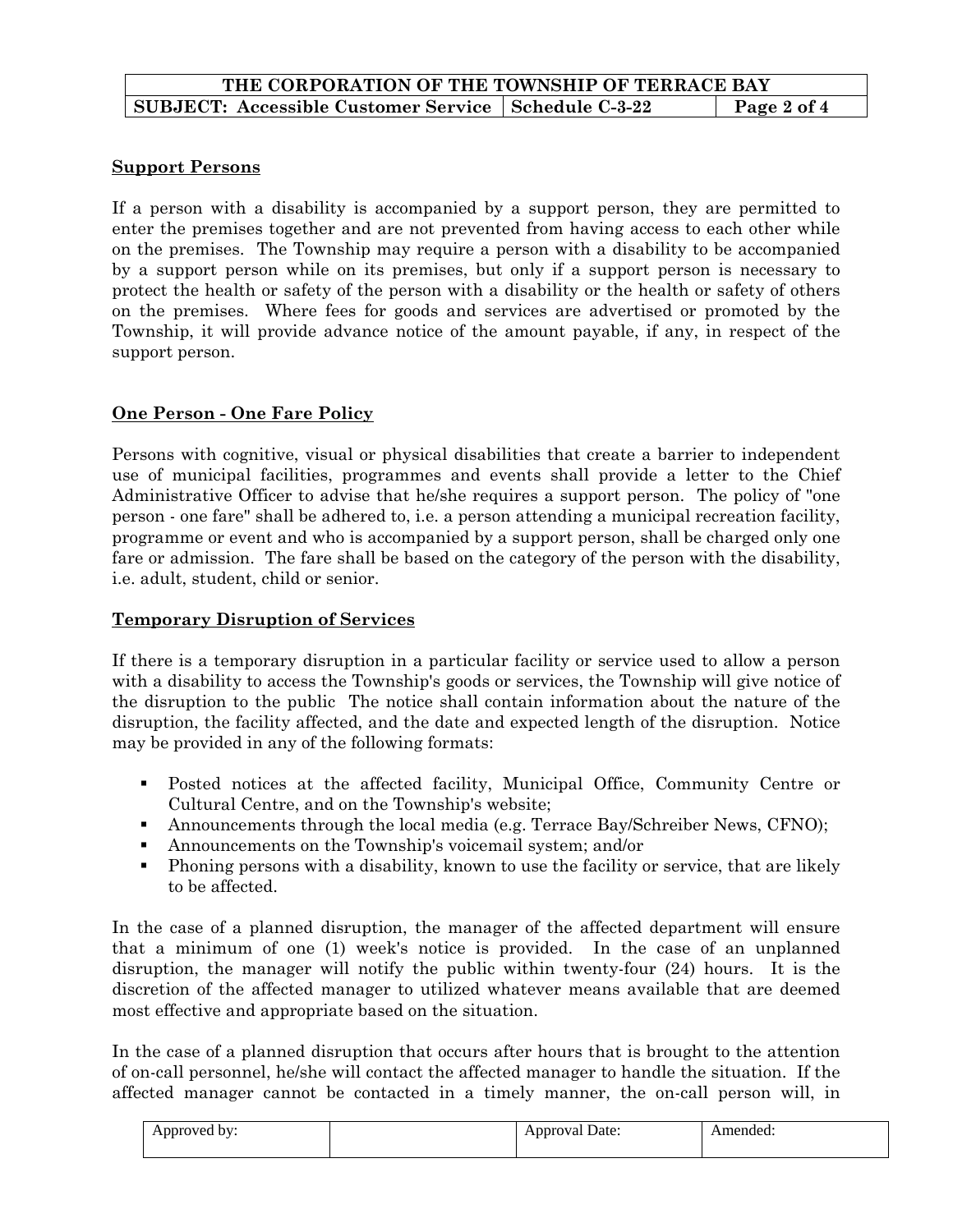# **THE CORPORATION OF THE TOWNSHIP OF TERRACE BAY SUBJECT:** Accessible Customer Service | Schedule C-3-22 | Page 3 of 4

consultation with the C.A.O., be responsible to ensure that the notice provisions of this policy are carried out.

## **Feedback Process**

The Township of Terrace Bay welcomes feedback and input from the public and patrons of our facilities on ways we can improve accessibility and barrier-free access. There are a number of ways to provide comments.

- In writing, by mail, fax, e-mail, via the website, or in person at the Township Office; and/or
- Verbally in person or by calling a staff member at the Township office.

All comments received will be forwarded to the Accessibility Working Group for review and comment. The Working Group will assign one of its members or request that the manager of the affected department follow up with the person who submitted the comment to either obtain more information or advise on the status of the suggestion.

### **Assistive Devices**

If a person with a disability requires assistive devices to access goods or services of the Township, they are allowed to use such devices.

## **Training**

The Township will provide training to its staff and volunteers about the provision of its goods and services to persons with disabilities. All Township employees and volunteers who deal with the public or third parties and those involved in developing customer service polices, practices and procedures, have received training on Accessible Customer Service in January, 2010. Persons that become affiliated with the Township after January 31, 2010, who require training will receive the training within the first three (3) months of their affiliation. The Township will also provide on-going training with respect to changes in its policies, practices, and procedures to those individuals who require such training as soon as practicable. The Township will keep records of the training provided.

Accessible Customer Service training is made up of two (2) training components:

- Brochures Accessible Customer Service Brochure, Ministry of Community and Social Services (MCSS) Customer Service Standard Brochure;
- Serve-Ability on-line course offered by Confederation College.

There are two levels of training to be delivered:

- Level 1 (brochures, Serve-Ability) for policy and decision makers (e.g., Management Team, Council) and all Municipal Staff.
- Level 2 (brochures) for volunteers/contractors (e.g. Board/commission members)

| Approved by:<br>. . | Date:<br>Approva!<br>. .<br>$ -$ | mended. |
|---------------------|----------------------------------|---------|
|                     |                                  |         |